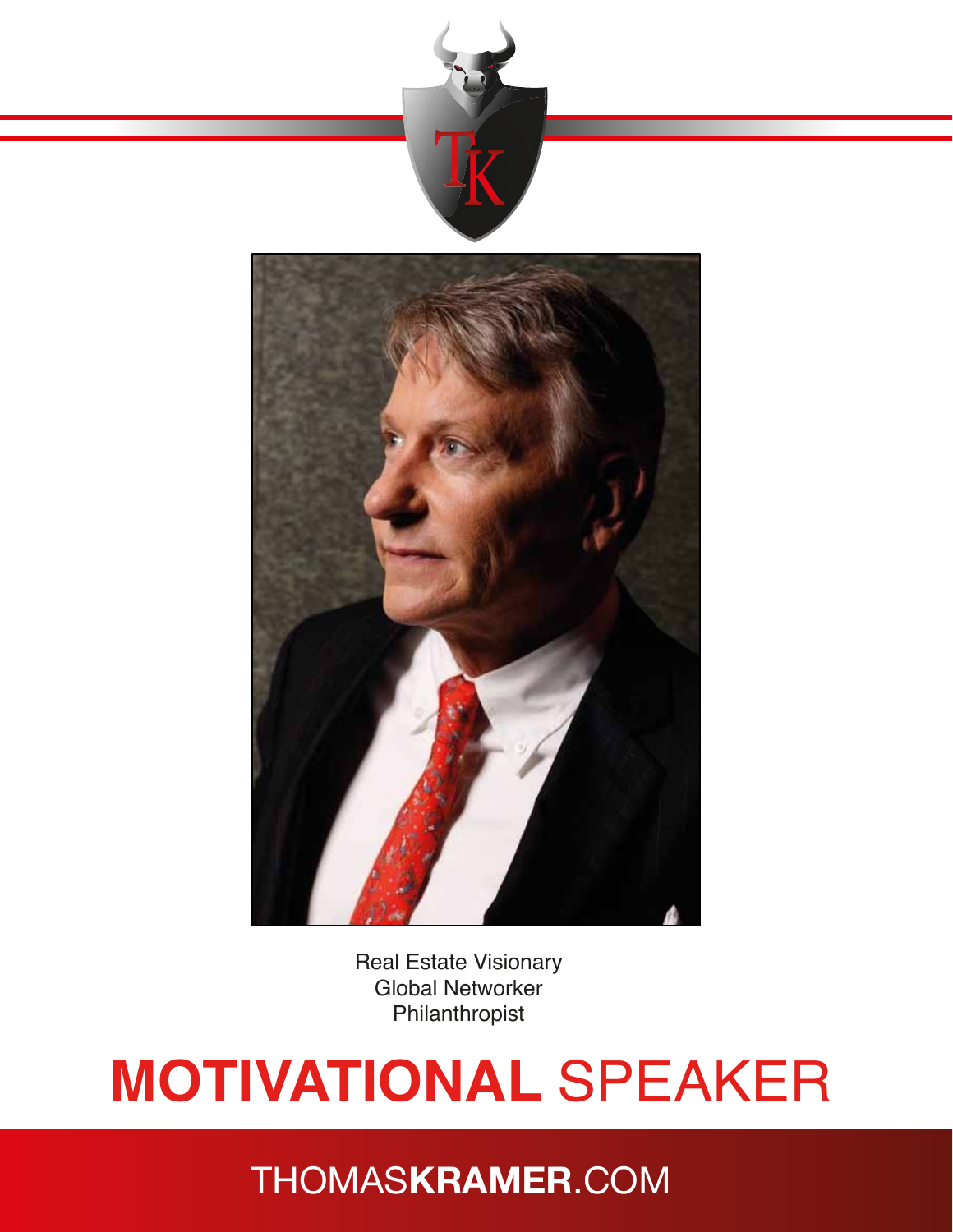"At my age, I've seen it all, I've heard it all, I've done it all, I just can't remember it all… **But I'll try!"** 

 **– Thomas Kramer**

**Meet the man himself as he recounts his business and personal life experiences!**



### **THOMAS** KRAMER:

legendary real estate visionary, networker, entrepreneur, philanthropist, celebrity, brand, trendsetter. A human being. A man of *vision.*



Now **MOTIVATING OTHERS THERS** Through Public Appearances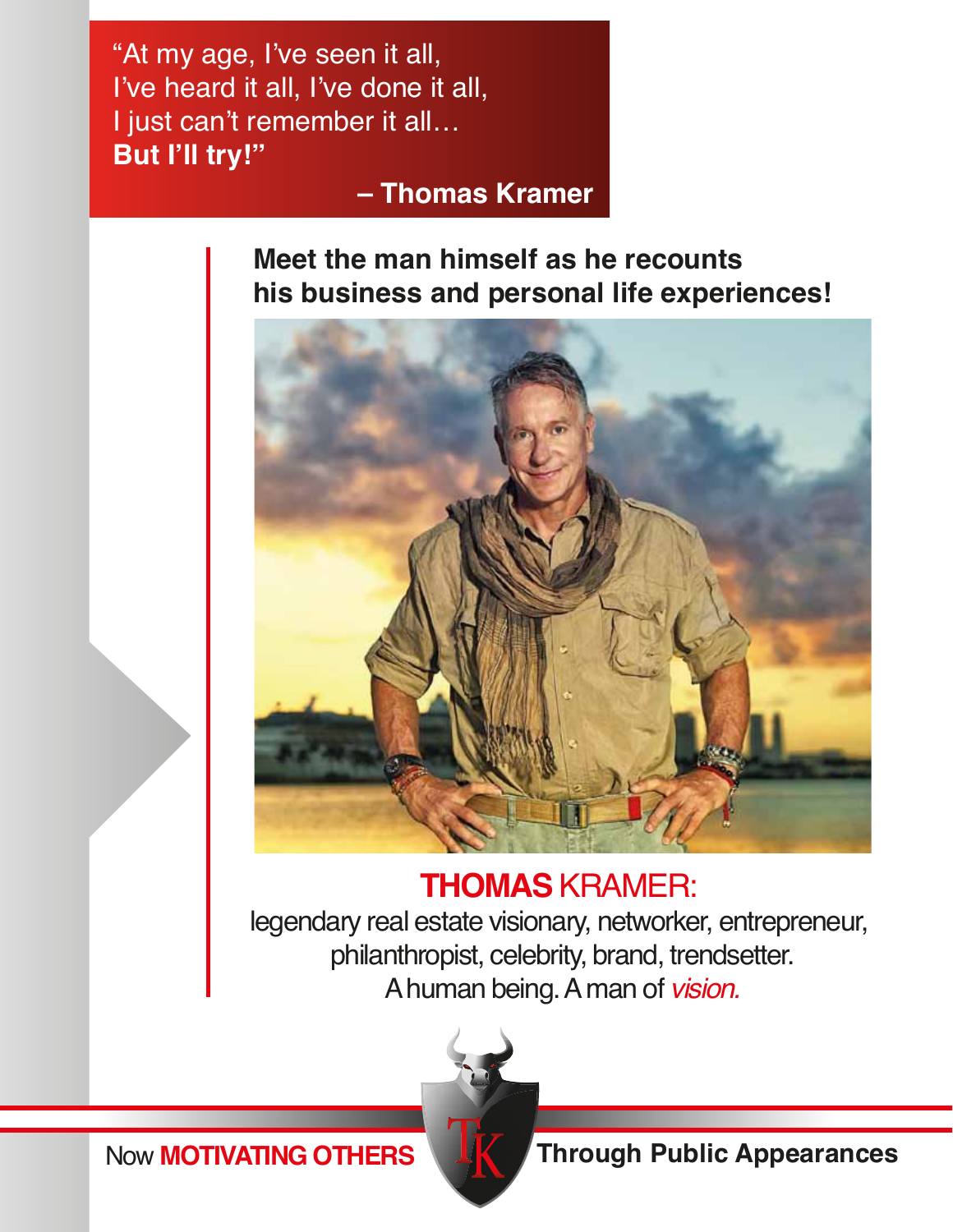### **BEHIND** THE SCENES: A Vast History in the Media: TV

*"I say what everybody else is thinking."*  -Thomas Kramer





TK on "Mesch" German TV Show TK on German TV



TK on "Maischberger" German TV Show

TK on "Die Woche" German TV Show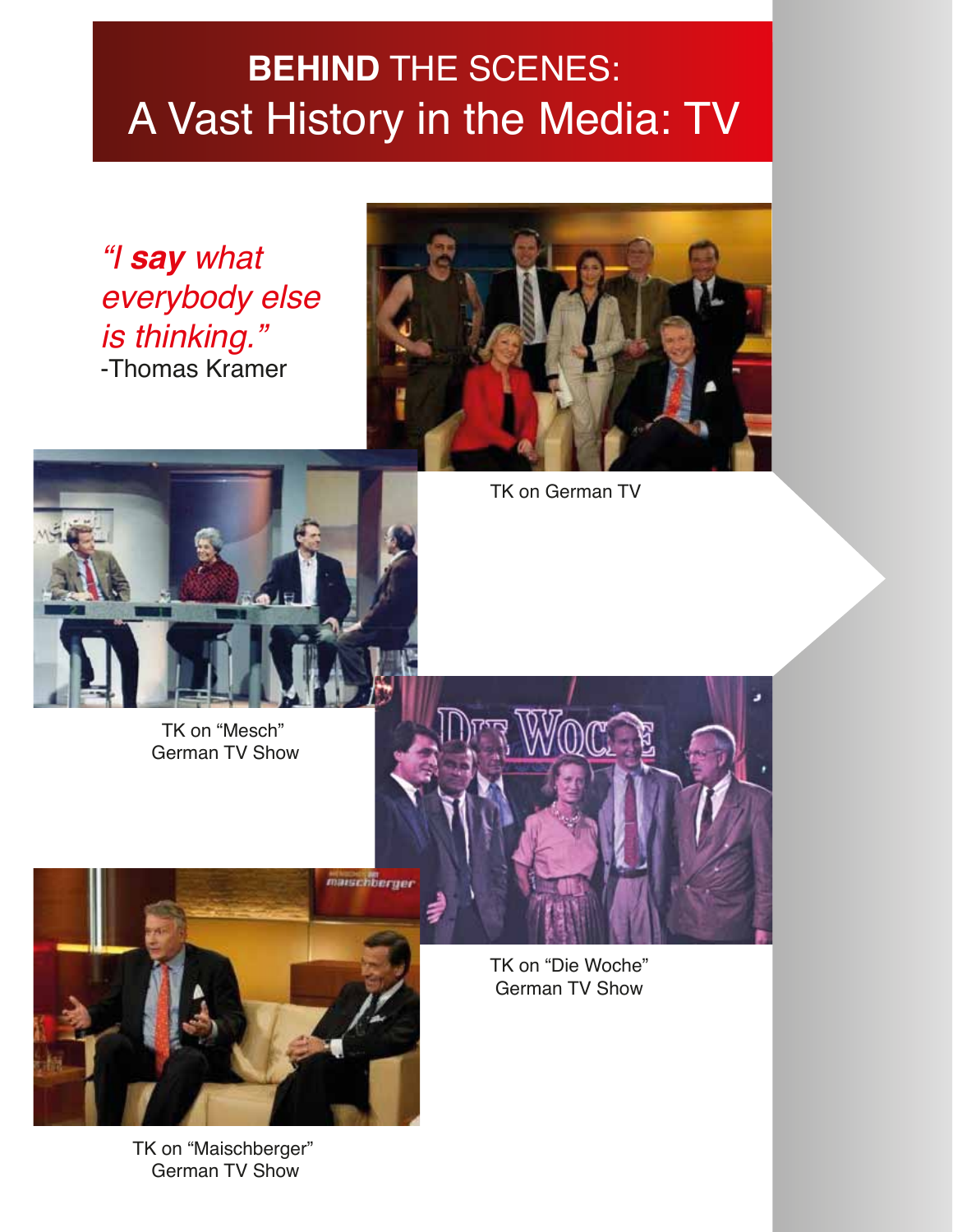### **BEHIND** THE SCENES: A Vast History in the Media: EVENTS

*"I* **don't** *lie. I only have*  **honest**  *distortions of the truth."* 

-Thomas Kramer



TK's first speech (1975), San Francisco World Congress Young Rotarians

TK Videography

*"You see a*  **changed**  *Thomas. My friends deserve it."* 

-Thomas Kramer

TK on a photoshoot



TK Philantrophy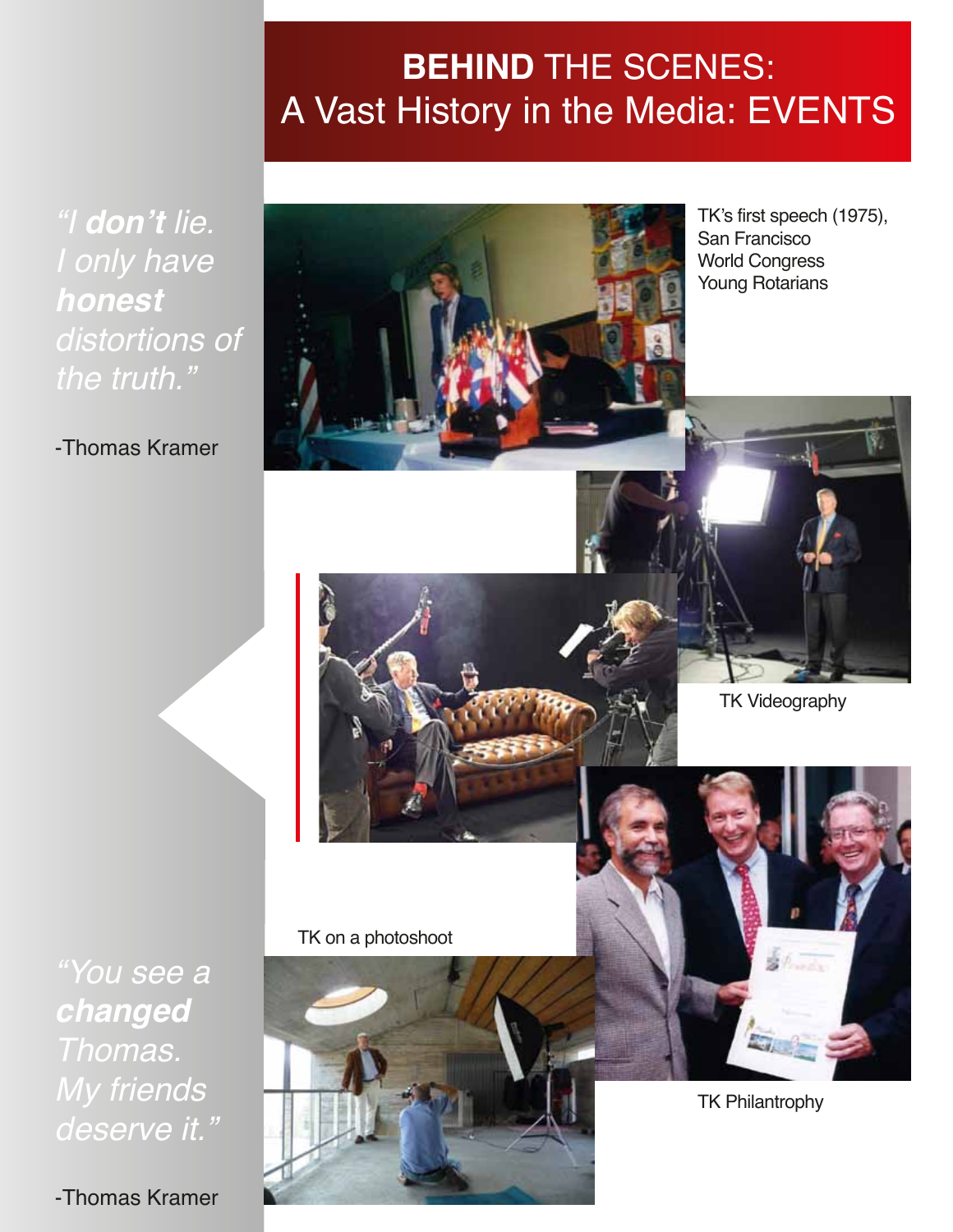### **TK's SIDE** OF THE STORY

Whether in the company of presidents or dignitaries, celebrities or royalty, TK has perfected the art of performing the unexpected and twisting it into a triumph.

Thomas Kramer is a larger-than-life personality who has conquered Wall Street, given life to South Pointe and Star Island in Miami Beach, and cultivated a lifestyle that has set a new standard in luxury living all over the globe.

Along the way, TK has earned and lost fortunes, made both friends and enemies, and, of course, hosted the most talked about events and parties!

After experiencing a "total burnout", TK turned his life around by ending all alcohol consumption and beginning a self-cleansing process.

#### **The original TK is BACK, BETTER than ever and wants to help YOU rise from the ashes and change YOUR life!**



As he once said:

"I'm a **doer.**  *If I want something,*  I'll do it." *-Thomas Kramer*

#### **Are You?**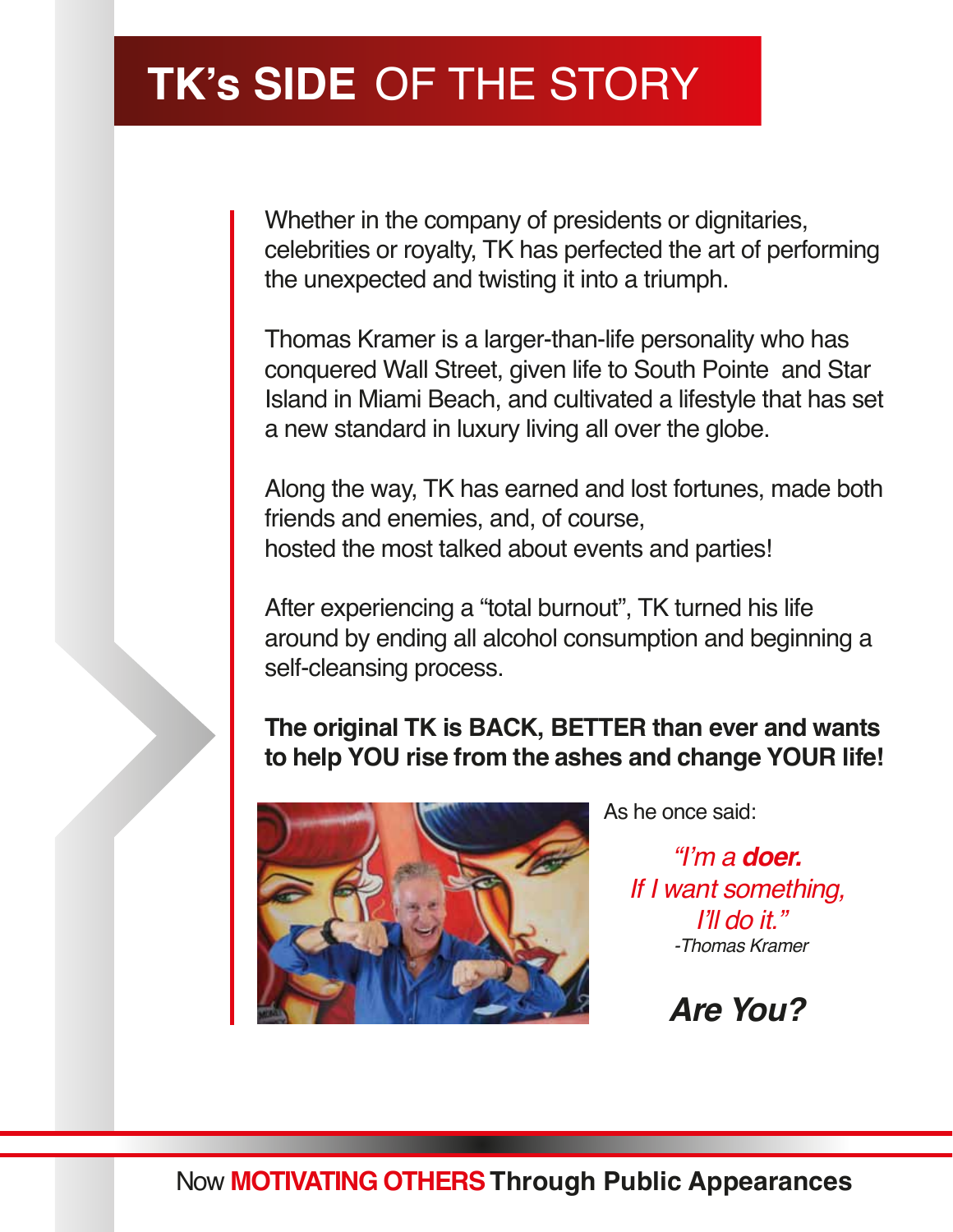## **INTERNATIONAL** EXPOSURE:



TK has the ability to present his ideas to his infinite network of global connections, especially those from the Middle East. TK is able to adapt to his audience as a public speaker, communicating with anyone and use his worldly views to inspire others. TK's charisma allows him to convey a message to any audience making a direct impact on their lives.

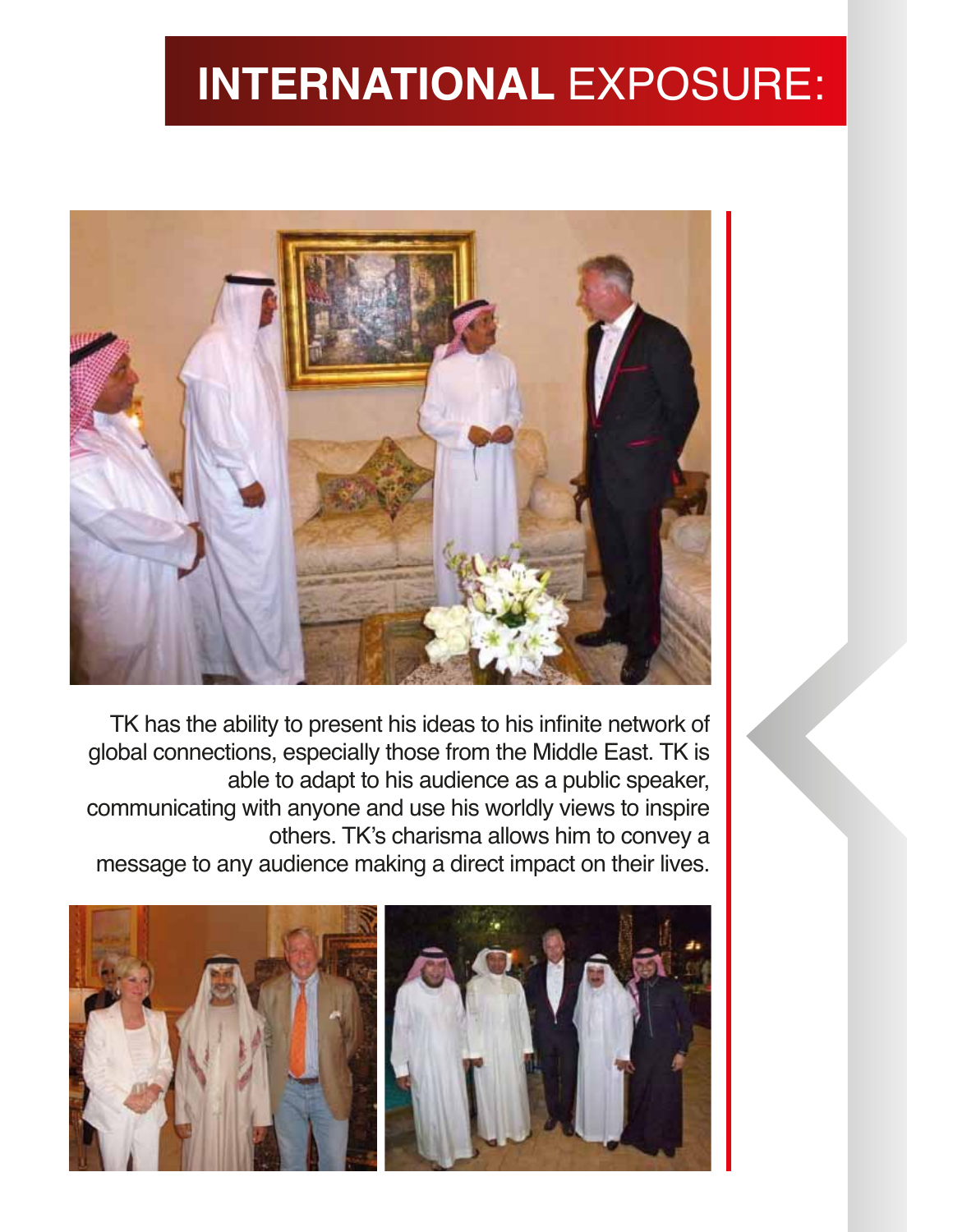### **INTERNATIONAL** EXPOSURE:



TK has presented his ideas as an international businessman and diplomat to his contacts in Cambodia.

TK has a track record of international communication that led to important business deals and agreements.





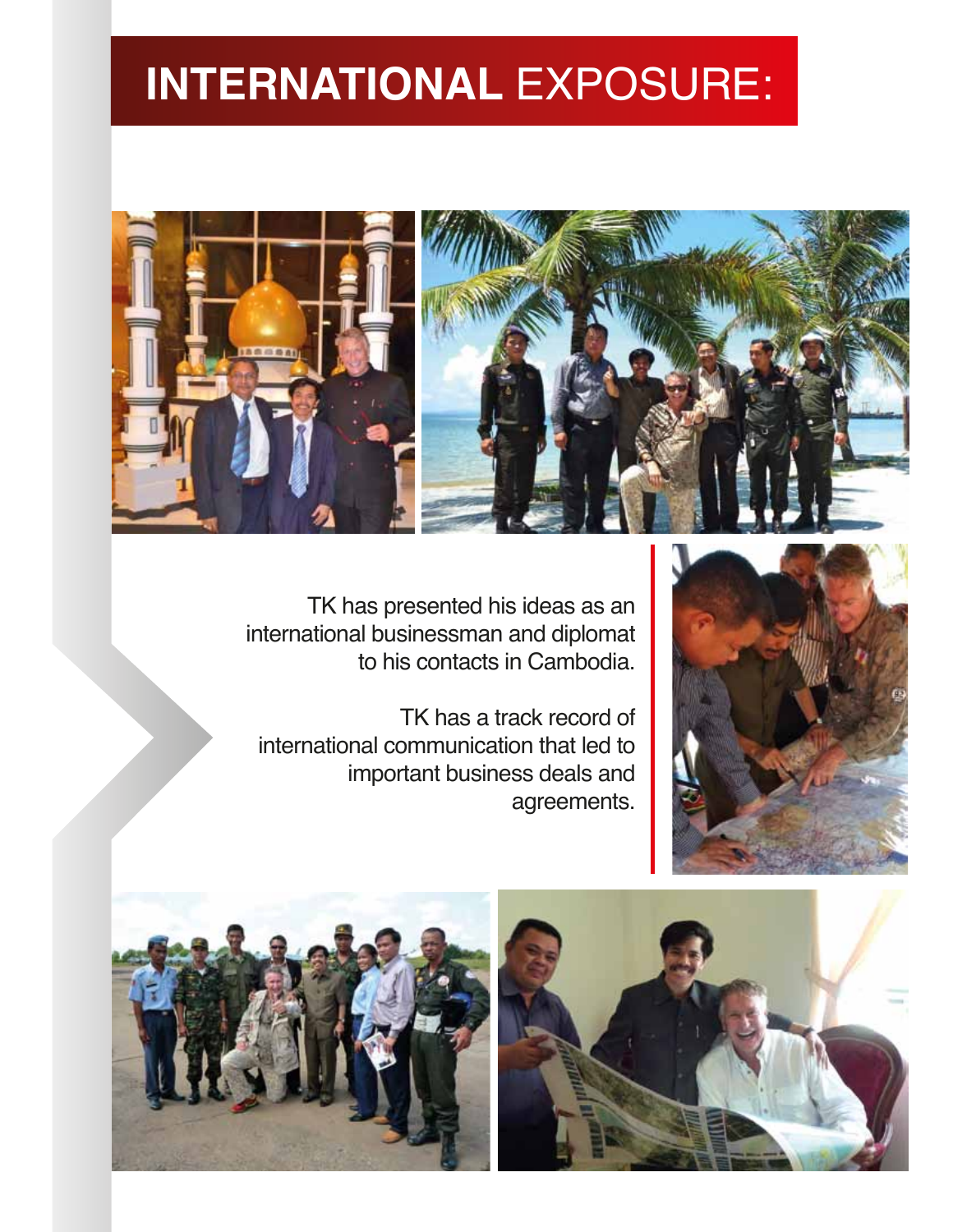### **INTERNATIONAL** EXPOSURE:





TK's charisma helps him run many successful international business projects.

TK is both a leader and a team player with any audience. As seen here working in the

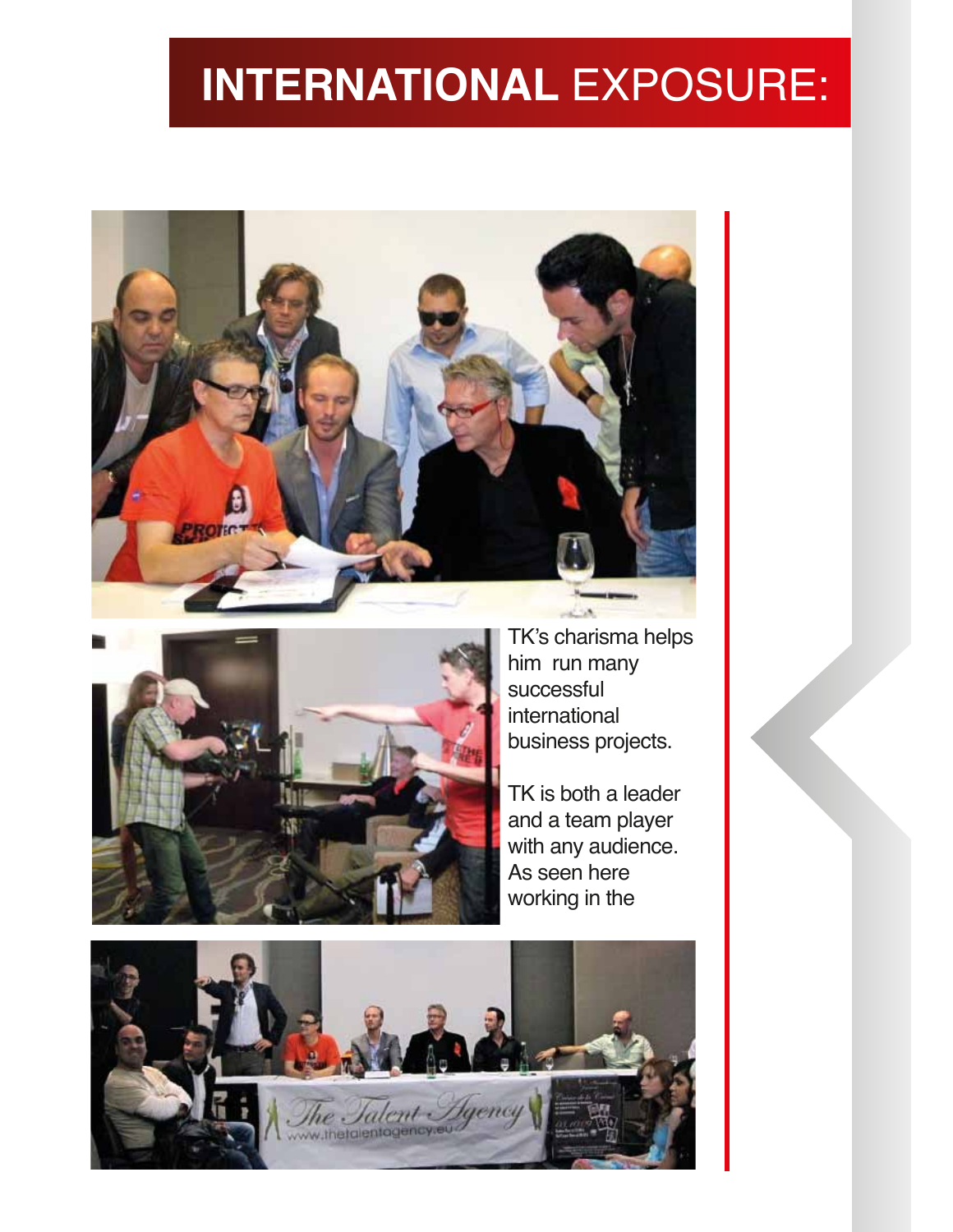#### **BOOK TK** to speak at your event **TODAY!**

#### **What we will do for you:**

 $\sim$  TK will provide 1 hour of motivational speaking based on his experiences. At the location of your choice. Speeches can be recorded for media.

~ TK will also offer a "Photo Opportunity" or "Meet and Greet" session before or following his speech. This offer can be a great motivational incentive for your company or group members, such that they can have the chance to meet TK face-to-face if they want to achieve or exceed a certain goal.



| <b>Fee Schedule (USD)</b> | 1 Day  | 2 Days |
|---------------------------|--------|--------|
| Local (Miami Area)        | 10,000 | 15,000 |
| <b>US Location</b>        | 15,000 | 20,000 |
| <b>Overseas Location</b>  | 20,000 | 25,000 |

\* Keynote speaker, Additional: 5,000

**THOMAS**KRAMER.com